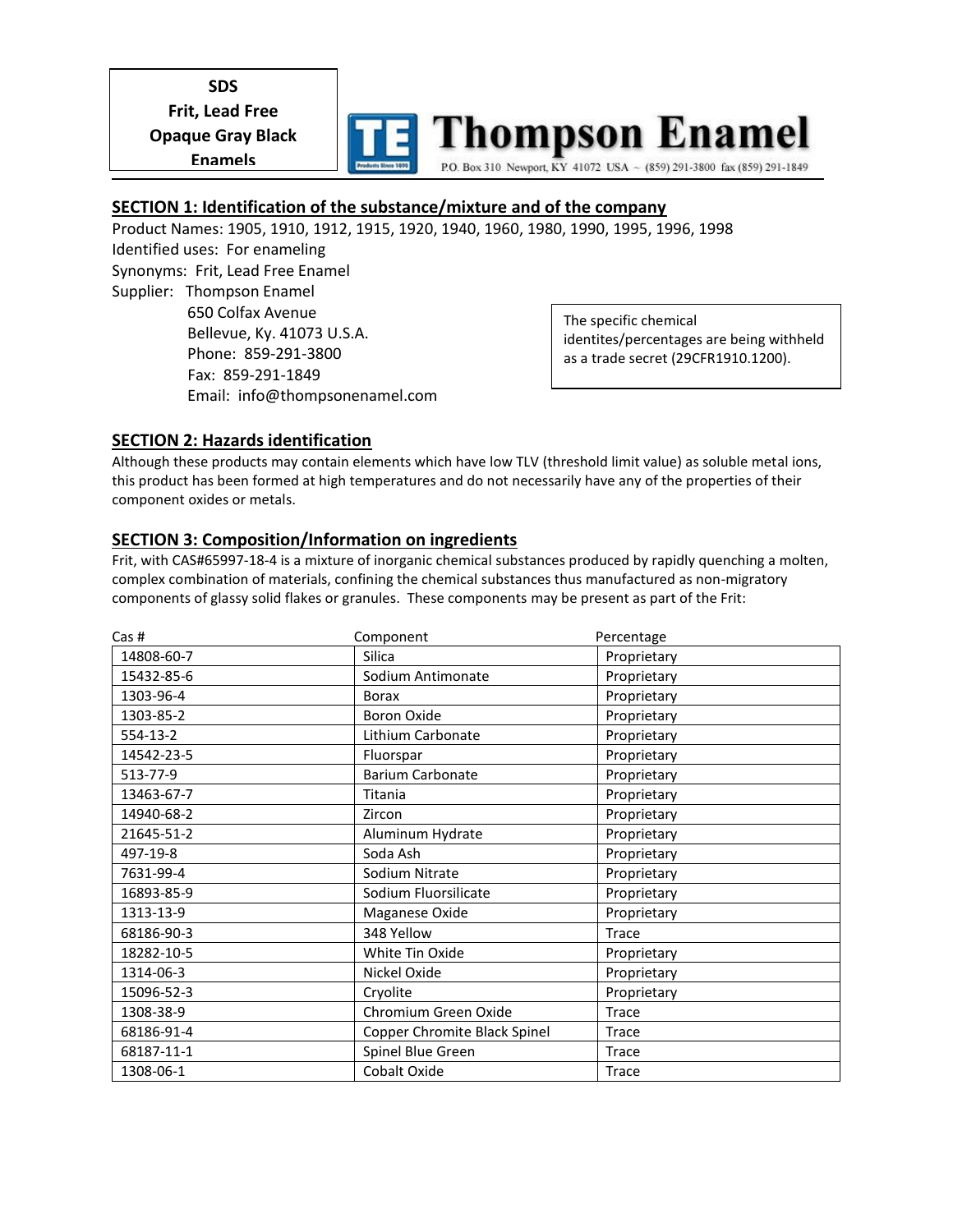# **SECTION 4: First aid measures**

Description of first aid measures

First-aid measures general: Never give anything by mouth to an unconscious person. If you feel unwell, seek medical advice (show the label where possible).

First-aid measures after inhalation: When symptoms occur: go into open air and ventilate suspected area. Remove to fresh air. If irritation develops, call a physician. Prolonged exposure may cause irritation to respiratory tract.

First-aid measures after eye contact: Dust may irritate eyes. Rinse cautiously with water for several minutes. Remove contact lenses, if present and easy to do. Continue rinsing.

First-aid measures after ingestion: Rinse mouth. Do not induce vomiting. For large amounts, call the Poison Control Center.

## **SECTION 5: Firefighting measures**

This product is not combustible or explosive. Fire hazard: None Explosion hazard: None Reactivity: None

# **SECTION 6: Accidental release measures**

Personal precautions, protective equipment and emergency procedures

General measures: Avoid breathing (vapor, mist). Use in a well-ventilated area. Handle in accordance with good industrial hygiene and safety practice.

Methods and material for containment and cleaning up: If not contaminated, scoop up and use. If contaminated, sweep up and discard in trash can.

## **SECTION 7: Handling and storage**

Precautions for safe handling: Keep out of reach of children. Avoid breathing mist, spray, vapors. Use in a well-ventilated area. Wear recommended personal protective equipment. Hygiene measures: Handle in accordance with good industrial hygiene and safety procedures. Wash hands and other exposed areas with mild soap and water before eating, drinking, or smoking and again when leaving work area.

Storage: Store in a dry area away from food.

## **SECTION 8: Exposure Controls/Personal protection**

Personal protection: Ensure adequate ventilation, especially in confined areas. Use NIOSH approved dust respirator if 15mg/Mᵌ (for inert or nuisance dust) working conditions are exceeded. Insufficient ventilation: wear respiratory protection. Use judgment-avoid getting enamel in eyes.

## **SECTION 9: Physical and chemical properties**

Physical state: Solid Appearance: Powder, frit, lump, threads Color: Various Odor: Odorless glass, except for some reds and yellows which may give off a slight odor when fired. Melting point: >850°

## **SECTION 10: Stability and reactivity**

Chemical Stability: Stable Reactivity: Nonreactive.

## **SECTION 11: Toxicological information**